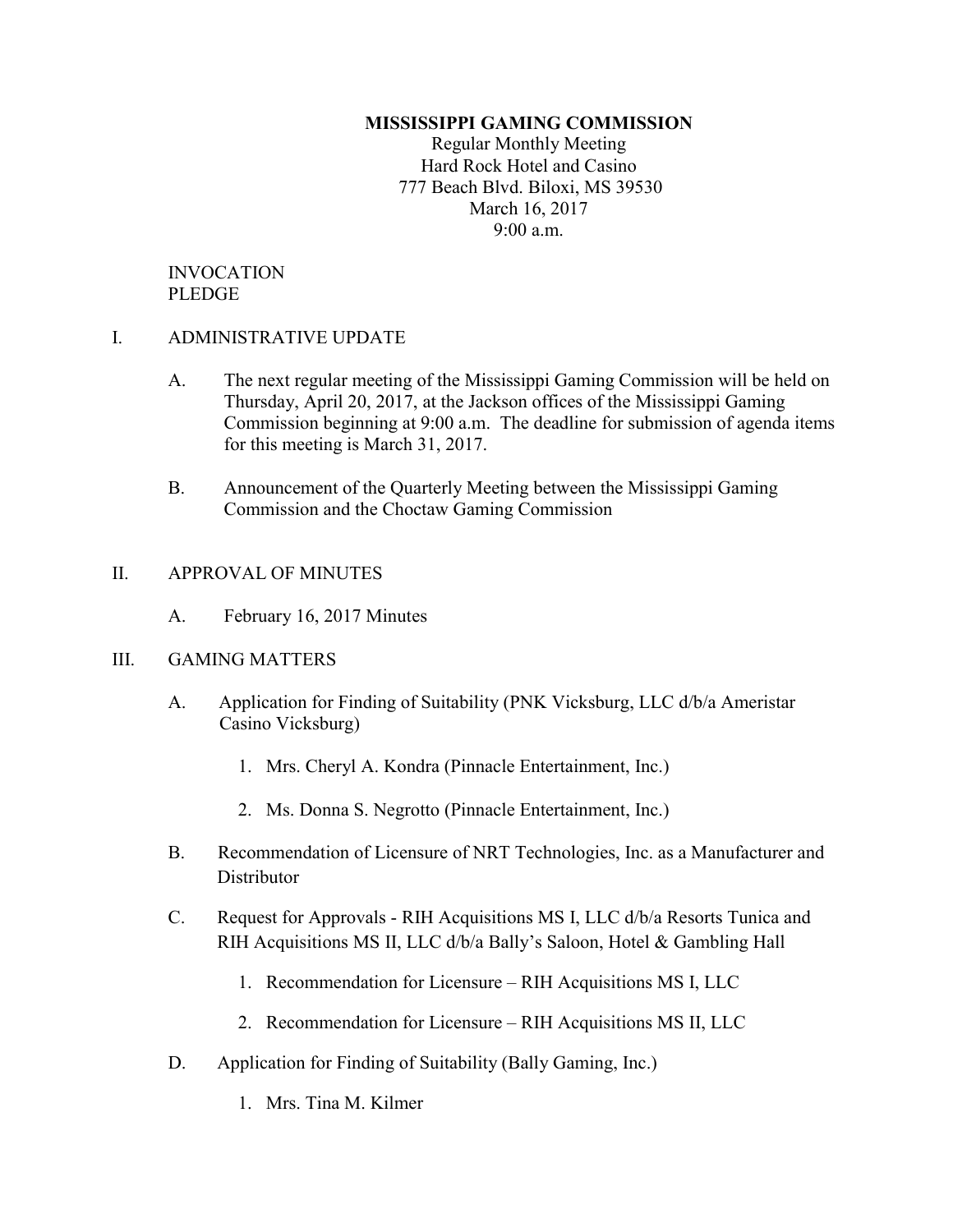- E. Application for Findings of Suitability (Ainsworth Game Technology Limited, Ainsworth Game Technology, Inc.)
	- 1. Mr. Johann F. Graf (Novomatic AG , Novo Invest GmbH)
	- 2. Mr. Harald M. K. Neumann (Novomatic AG)
	- 3. Mr. Ryszard S. Presch (Novomatic AG)
	- 4. Mr. Christian W. F. Widhalm (Novomatic AG)
- F. Request for Approvals Ainsworth Game Technology, LTD and Ainsworth Game Technology, Inc.
	- 1. Request for Approval of the Transfer of the Equity Interests or Securities of Ainsworth Game Technology, LTD
	- 2. Registration of Novomatic AG as a Holding Company of Ainsworth Game Technology, LTD
	- 3. Finding of Suitability of Novo Invest GmbH as a Greater than 5% Shareholder of Ainsworth Game Technology, LTD
	- 4. Finding of Suitability of Gryphon Invest AG as a Greater than 5% Shareholder of Ainsworth Game Technology, LTD
- G. Application for Finding of Suitability (New Palace Casino, L.L.C. d/b/a Palace Casino Resort)
	- 1. Mr. Keith Crosby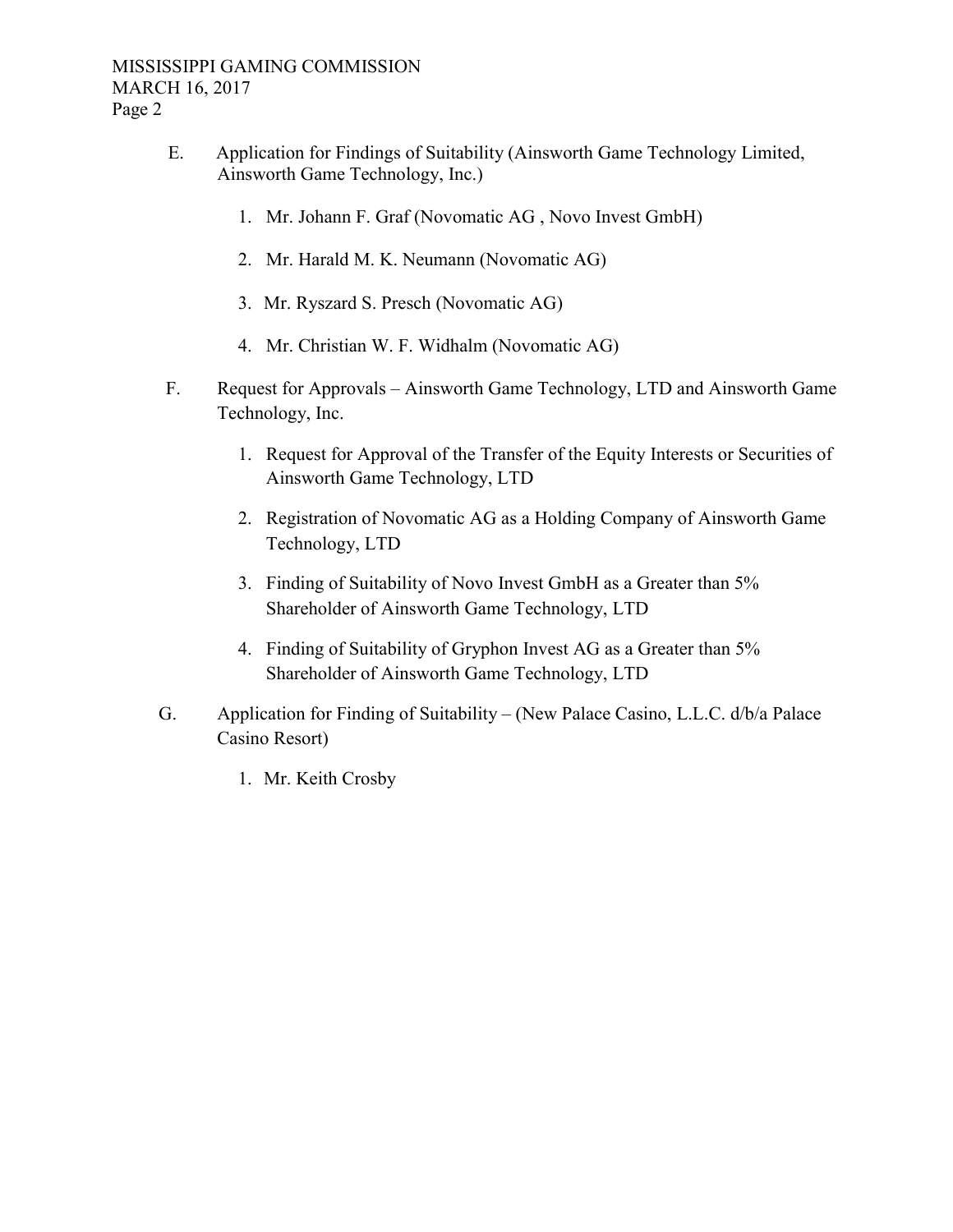- H. Request for Approvals Glory Global Solutions Inc.
	- 1. Request for Approval of the Transfer of the Equity Interests or Securities of Glory Global Solutions Inc.
	- 2. Registration of Glory Global Solutions (International) Ltd. as a Holding Company of Glory Global Solutions Inc.
	- 3. Registration of Glory Global Solutions (Holdings) Ltd. as a Holding Company of Glory Global Solutions Inc.
	- 4. Registration of Glory Global Solutions (Midco) Ltd. as a Holding Company of Glory Global Solutions Inc.
	- 5. Registration of Glory Global Solutions (Topco) Ltd. as a Holding Company of Glory Global Solutions Inc.
	- 6. Registration of Glory Global Solutions Ltd. as a Holding Company of Glory Global Solutions Inc.
- I. Application for Finding of Suitability (Grand Casinos of Biloxi, LLC d/b/a Harrah's Gulf Coast; Robinson Property Group Corp. d/b/a Horseshoe Casino and Hotel; Tunica Roadhouse Corporation d/b/a Tunica Roadhouse Casino & Hotel; and Casino Computer Programming, Inc.)
	- 1. Mr. John W.R. Payne
- J. Request for Approval Diamondhead Real Estate, LLC.
	- 1. Gaming Site
- K. Request for Approval RW Development/MAS
	- 1. Gaming Site
- IV. PUBLIC COMMENTS